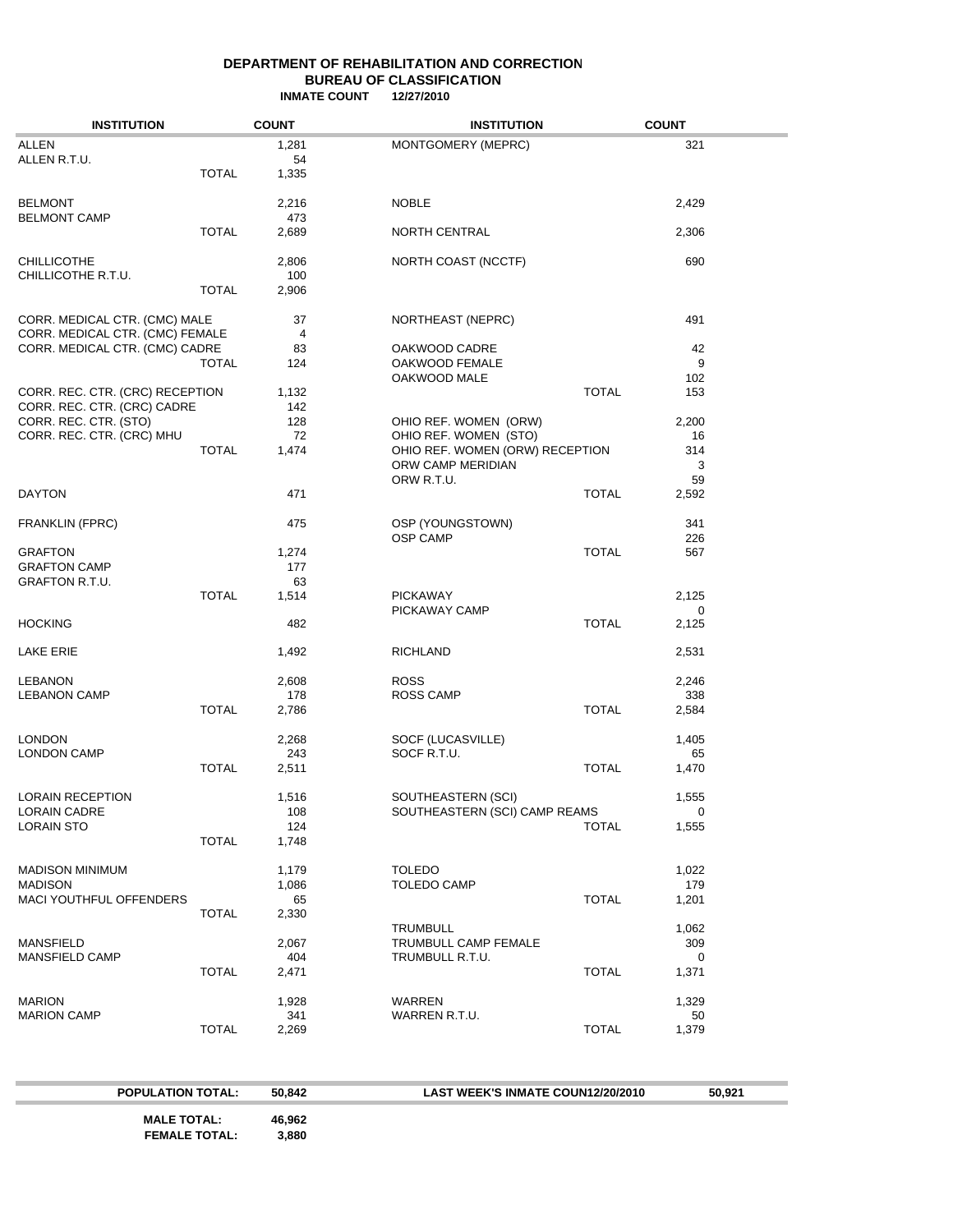#### **DEPARTMENT OF REHABILITATION AND CORRECTION BUREAU OF CLASSIFICATION WEEKLY POPULATION COUNT SHEET**

| <b>SUMMARY OF MALE POPULATION BY SECURITY LEVEL:</b> |             | DATE:      |          |              |           |            |
|------------------------------------------------------|-------------|------------|----------|--------------|-----------|------------|
|                                                      | <b>BODY</b> | <b>AWL</b> | $(-OTC)$ | <b>TOTAL</b> | 12/1/2009 | 12/1/2010  |
| TOTAL LEVELS 3,4,5                                   | 16,795      | 259        | 222      | 16,832       | 16,896    | 16,885     |
| <b>TOTAL LEVEL 2</b>                                 | 23,189      | 385        | 318      | 23,256       | 23,273    | 23,275     |
| <b>TOTAL LEVEL 1</b>                                 | 6,852       | 111        | 89       | 6,874        | 6,804     | 6,876      |
| <b>TOTAL MALE</b>                                    | 46,836      | 755        | 629      | 46,962       | 46,973    | 47,036     |
| SUMMARY OF FEMALE POPULATION:                        |             |            |          |              | DATE:     | 12/27/2010 |
|                                                      | <b>BODY</b> | <b>AWL</b> | $(-OTC)$ | <b>TOTAL</b> | 12/1/2009 | 12/1/2010  |
| ORW / RECEPTION                                      | 314         | 9          | 9        | 314          | 347       | 336        |
| ORW / (MARYSVILLE)                                   | 2,193       | 48         | 41       | 2,200        | 2,100     | 2,240      |
| ORW / STO                                            | 16          | 0          | $\Omega$ | 16           | 26        | 18         |
| ORW / CAMP MERIDIAN                                  | 3           | 0          | 0        | 3            | 24        | 5          |
| ORW R.T.U.                                           | 59          | 0          | 0        | 59           | 45        | 56         |
| <b>FRANKLIN P.R.C.</b>                               | 474         | 8          | 7        | 475          | 474       | 447        |
| NORTHEAST P.R.C.                                     | 491         | 10         | 10       | 491          | 580       | 522        |
| <b>TRUMBULL CAMP</b>                                 | 309         | 13         | 13       | 309          | 315       | 318        |
| CORRECTIONS MEDICAL CTR. (F)                         | 4           | 0          | 0        | 4            | 4         | 6          |
| OAKWOOD C.F. (F)                                     | 9           | 0          | $\Omega$ | 9            | 5         | 9          |
| <b>TOTAL FEMALE</b>                                  | 3,872       | 88         | 80       | 3,880        | 3,920     | 3,957      |
| <b>TOTAL POPULATION</b>                              | 50,708      | 843        | 709      | 50,842       | 50,893    | 50,993     |

### **DEPARTMENT OF REHABILITATION AND CORRECTION WEEKLY COUNT SHEET BY SECURITY LEVEL**

| <b>MALE: LEVEL 3,4,5 SECURITY COUNT</b> |             | DATE:          |                |              |           |           |
|-----------------------------------------|-------------|----------------|----------------|--------------|-----------|-----------|
| <b>INSTITUTION</b>                      | <b>BODY</b> | <b>AWL</b>     | $(-OTC)$       | <b>TOTAL</b> | 12/1/2009 | 12/1/2010 |
| CORR. MEDICAL CTR. - M                  | 35          | $\overline{2}$ | 0              | 37           | 44        | 40        |
| <b>CORR. MEDICAL CTR. - F</b>           | 4           |                |                | 4            | 4         | 6         |
| <b>CMC CADRE</b>                        | 83          |                |                | 83           | 87        | 82        |
| CRC / CADRE                             | 142         |                |                | 142          | 157       | 146       |
| CRC / STO                               | 127         |                |                | 128          | 119       | 112       |
| CRC / RECEPTION                         | 1,128       | 58             | 54             | 1,132        | 1,182     | 1,112     |
| C.R.C. (M.H.U.)                         | 71          |                | 0              | 72           | 71        | 74        |
| LEBANON C.I.                            | 2,607       | 22             | 21             | 2,608        | 2,575     | 2,634     |
| LORAIN / CADRE                          | 106         |                | 2              | 108          | 116       | 110       |
| LORAIN / STO                            | 124         | 5              | 5              | 124          | 121       | 121       |
| <b>LORAIN / RECEPTION</b>               | 1,508       | 78             | 70             | 1,516        | 1,620     | 1,632     |
| MADISON C.I.                            | 1,085       |                | 6              | 1,086        | 1,107     | 1,068     |
| <b>MACI YOUTHFUL OFFENDERS</b>          | 65          |                | $\overline{2}$ | 65           | 73        | 65        |
| MANSFIELD C.I.                          | 2,064       | 20             | 17             | 2,067        | 2,083     | 2,079     |
| OAKWOOD C.F.- MALE                      | 101         | 2              |                | 102          | 103       | 107       |
| OAKWOOD CADRE                           | 39          | 3              |                | 42           | 71        | 64        |
| OSP (YOUNGSTOWN)                        | 340         |                | 3              | 341          | 307       | 333       |
| ROSS C.I.                               | 2,246       | 12             | 12             | 2,246        | 2,249     | 2,253     |
| SOCF (LUCASVILLE)                       | 1,403       | 12             | 10             | 1,405        | 1,339     | 1,358     |
| SOCF R.T.U.                             | 65          | 0              | 0              | 65           | 62        | 63        |
| TOLEDO C.I.                             | 1,020       |                | 5              | 1,022        | 968       | 970       |
| <b>TRUMBULL C.I.</b>                    | 1,060       | 10             | 8              | 1,062        | 1,057     | 1,079     |
| TRUMBULL R.T.U.                         | $\Omega$    |                |                | $\Omega$     | $\Omega$  | 0         |
| <b>WARREN C.I.</b>                      | 1,326       |                |                | 1,329        | 1,336     | 1,332     |
| WARREN R.T.U.                           | 50          | 0              | O              | 50           | 49        | 51        |
| <b>TOTAL LEVELS 3,4,5</b>               | 16.795      | 259            | 222            | 16,832       | 16,896    | 16,885    |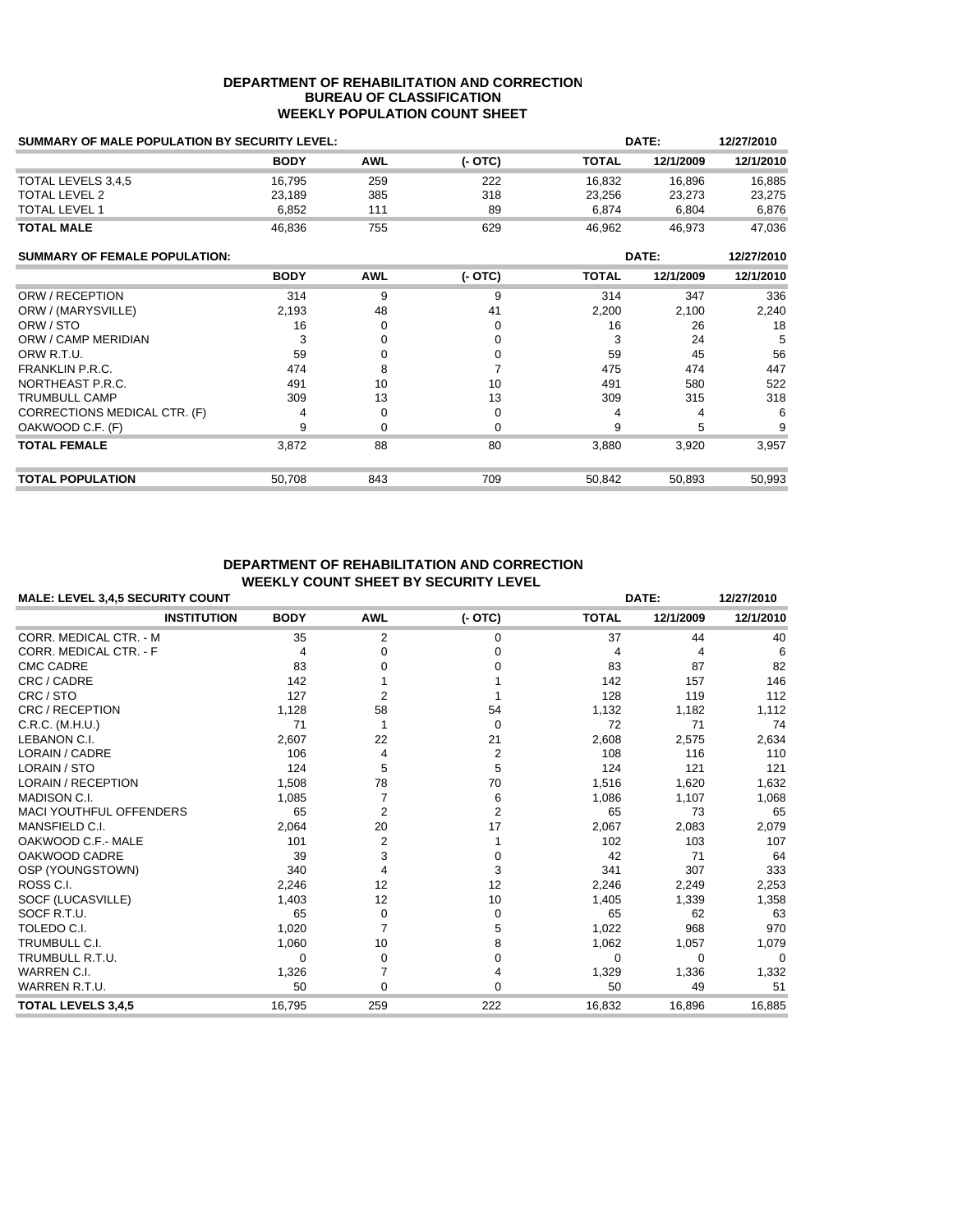## **DEPARTMENT OF REHABILITATION AND CORRECTION WEEKLY COUNT SHEET BY SECURITY LEVEL**

| <b>MALE: LEVEL 2 SECURITY COUNT</b> |                    | DATE:       |            |          |              |           |           |
|-------------------------------------|--------------------|-------------|------------|----------|--------------|-----------|-----------|
|                                     | <b>INSTITUTION</b> | <b>BODY</b> | <b>AWL</b> | $(-OTC)$ | <b>TOTAL</b> | 12/1/2009 | 12/1/2010 |
| ALLEN C.I.                          |                    | 1,277       | 6          | 2        | 1,281        | 1,285     | 1,287     |
| ALLEN R.T.U.                        |                    | 54          | $\Omega$   | 0        | 54           | 66        | 56        |
| <b>BELMONT C.I.</b>                 |                    | 2,213       | 44         | 41       | 2,216        | 2,244     | 2,225     |
| CHILLICOTHE C.I.                    |                    | 2,802       | 30         | 26       | 2,806        | 2,769     | 2,782     |
| CHILLICOTHE R.T.U.                  |                    | 100         | $\Omega$   | 0        | 100          | 111       | 92        |
| DAYTON C.I.                         |                    | 470         | 4          | 3        | 471          | 492       | 480       |
| <b>GRAFTON C.I.</b>                 |                    | 1,270       | 10         | 6        | 1,274        | 1,267     | 1,261     |
| <b>GRAFTON R.T.U.</b>               |                    | 63          | 0          | 0        | 63           | 65        | 60        |
| <b>HOCKING C.F.</b>                 |                    | 476         | 10         | 4        | 482          | 489       | 483       |
| LAKE ERIE C. I.                     |                    | 1,492       | 18         | 18       | 1,492        | 1,490     | 1,493     |
| LONDON C.I.                         |                    | 2,265       | 31         | 28       | 2,268        | 2,267     | 2,303     |
| <b>MARION C.I.</b>                  |                    | 1,919       | 23         | 14       | 1,928        | 1,945     | 1,943     |
| NOBLE C.I.                          |                    | 2,411       | 79         | 61       | 2,429        | 2,472     | 2,460     |
| NORTH CENTRAL C.I.                  |                    | 2,297       | 37         | 28       | 2,306        | 2,295     | 2,293     |
| RICHLAND C.I.                       |                    | 2,527       | 51         | 47       | 2,531        | 2,506     | 2,524     |
| SOUTHEAST C.I.                      |                    | 1,553       | 42         | 40       | 1,555        | 1,510     | 1,533     |
| <b>TOTAL LEVEL 2</b>                |                    | 23,189      | 385        | 318      | 23,256       | 23,273    | 23,275    |

#### **MALE: LEVEL 1 SECURITY COUNT DATE: 12/27/2010**

|                        | <b>INSTITUTION</b> | <b>BODY</b> | <b>AWL</b> | $(-OTC)$ | <b>TOTAL</b> | 12/1/2009 | 12/1/2010 |
|------------------------|--------------------|-------------|------------|----------|--------------|-----------|-----------|
| <b>BELMONT CAMP</b>    |                    | 473         | 13         | 13       | 473          | 431       | 450       |
| <b>GRAFTON CAMP</b>    |                    | 177         |            |          | 177          | 178       | 182       |
| <b>LEBANON CAMP</b>    |                    | 178         |            |          | 178          | 189       | 183       |
| <b>LONDON CAMP</b>     |                    | 242         |            |          | 243          | 246       | 239       |
| <b>MADISON MINIMUM</b> |                    | 1,174       | 13         |          | 1,179        | 1,153     | 1,168     |
| <b>MANSFIELD CAMP</b>  |                    | 404         |            |          | 404          | 406       | 407       |
| <b>MARION CAMP</b>     |                    | 341         |            |          | 341          | 342       | 334       |
| MONTGOMERY E.P.R.C:    |                    | 320         |            |          | 321          | 335       | 329       |
| NORTH COAST C.T.F.     |                    | 690         | 14         | 14       | 690          | 699       | 691       |
| <b>OSP CAMP</b>        |                    | 226         | 2          |          | 226          | 224       | 230       |
| PICKAWAY CAMP          |                    |             |            |          | 0            | 343       | $\Omega$  |
| PICKAWAY MINIMUM       |                    | 2.111       | 54         | 40       | 2,125        | 1,754     | 2,145     |
| ROSS CAMP              |                    | 338         |            |          | 338          | 324       | 340       |
| <b>SCI-CAMP REAMS</b>  |                    |             |            |          | O            | 0         | $\Omega$  |
| <b>TOLEDO CAMP</b>     |                    | 178         |            |          | 179          | 180       | 180       |
| TRUMBULL CAMP MALE     |                    |             |            |          | በ            | $\Omega$  |           |
| <b>TOTAL LEVEL 1</b>   |                    | 6,852       | 111        | 89       | 6,874        | 6,804     | 6,876     |

### **HIGH SERIAL NUMBER ISSUED LAST FRIDAY:**

| <b>CORRECTIONAL RECEPTION CENTER</b>   |              | 645277 | 0<br>0 |
|----------------------------------------|--------------|--------|--------|
| <b>LORAIN CORRECTIONAL INSTITUTION</b> |              | 594281 | 0      |
| <b>BED INCREASES 2-2009</b>            | <b>ORW</b>   | 395    | 0      |
| BED DECREASES 2-2009                   | <b>NEPRC</b> | 50     |        |
| BED DECREASE 6-2010                    | <b>PCI</b>   | 316    |        |